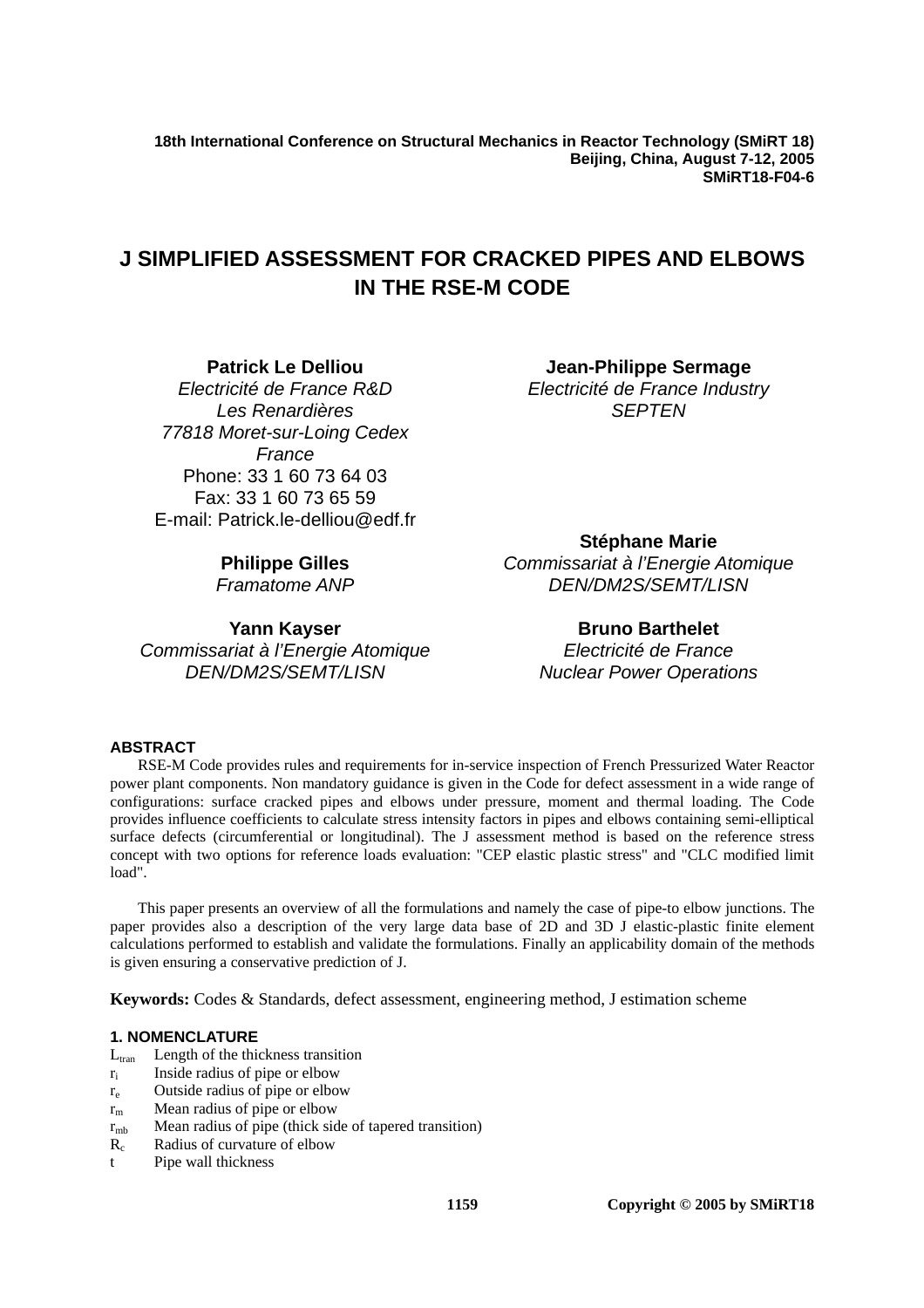- $t(\varphi)$  Elbow variable wall thickness (intrados reinforcement)
- $t<sub>b</sub>$  Pipe wall thickness (thick side of tapered transition)

$$
\lambda
$$
 Elbow parameter :  $\lambda = \frac{tR_c}{r_m^2}$ 

- $\psi_c$  Bend angle of elbow
- $\Psi_1$  Slope of the tapered transition
- a Depth of a surface crack
- c Half-crack length
- β Half-crack angle
- ϕ Crack azimuth on elbow
- X Position of the crack in a tapered transition
- E Young's modulus
- ν Poisson's ratio
- $S_v$  Yield stress (at 0.2%)
- $M_1$  Torsion moment
- $M<sub>2</sub>$  In-plane bending moment
- M3 Out-of-plane bending moment
- P Pressure
- $K_I$  Mode I stress intensity factor
- $J<sub>el</sub>$  Elastic value of J<br>I Elastic plastic va
- Elastic-plastic value of J

Other symbols are defined in the body of the text.

#### **2. INTRODUCTION**

The RSE-M Code (RSE-M, 2000) provides rules and requirements for in-service inspection of French Pressurized Water Reactor power plant components. Its scope is close to the scope of Division 1 in Section XI of ASME B & PV Code (ASME, 1998), except that concrete components and metallic liners are not included. Appendices 5.3 and 5.4 of the Code give non mandatory guidance for analytical evaluation of flaws, i.e. fracture mechanics analyses based on simplified methods. The J assessment method for mechanical loading is based on the reference stress concept with two options for reference load evaluation : "CEP elastic plastic stress" and "CLC modified limit load". For thermal and combined loading, an analytical method is also available but it will not be described here (see Le Delliou, 2004).

This paper presents an overview of all the formulations for mechanical loading and namely the case of pipe-to elbow junctions. The paper provides also a description of the very large data base of 2D and 3D J elastic-plastic finite element calculations performed to establish and validate the formulations. Finally an applicability domain of the methods is given ensuring a conservative prediction of J.

#### **3. PIPING CONFIGURATIONS COVERED**

EDF, FRAMATOME and CEA have developed simplified methods to calculate the J integral for surface cracks in 5 typical piping configurations :

a) Circumferential surface crack in a straight pipe

Figure 1 shows a circumferential semi-elliptical crack at the outside surface of a pipe. The crack angle β is defined by :  $\beta = \frac{c}{c}$  $\frac{c}{r_e}$  ( $\beta = \frac{c}{r_i}$  if the crack is on the inside surface). The mechanical loading can be a ri

combination of pressure, in-plane bending moment  $M_2$  and torsion moment  $M_1$ .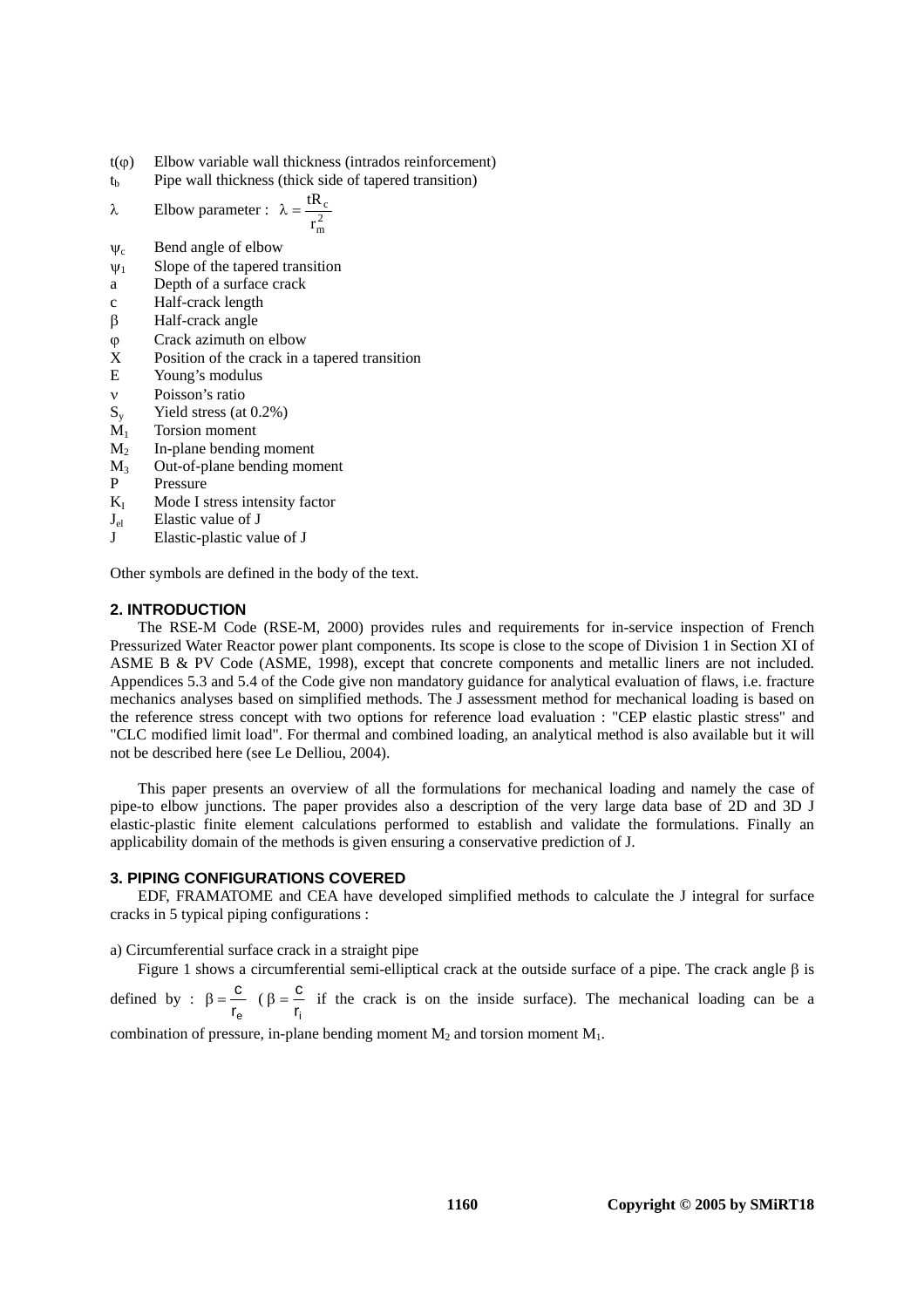b) Circumferential surface crack in a tapered transition

Figure 2 shows an axisymmetrical crack at the inside surface of a tapered transition. The crack is located in the thin side of the transition, at a distance  $X$  ( $\geq 0$ ) from the thickness transition. The mechanical loading can be a combination of pressure, in-plane bending moment  $M_2$  and torsion moment  $M_1$ .



#### c) Longitudinal surface crack in a straight pipe

Figure 3 shows a longitudinal semi-elliptical crack at the inside surface of a pipe. The mechanical loading can be a combination of pressure, in-plane bending moment  $M_2$  and torsion moment  $M_1$ .

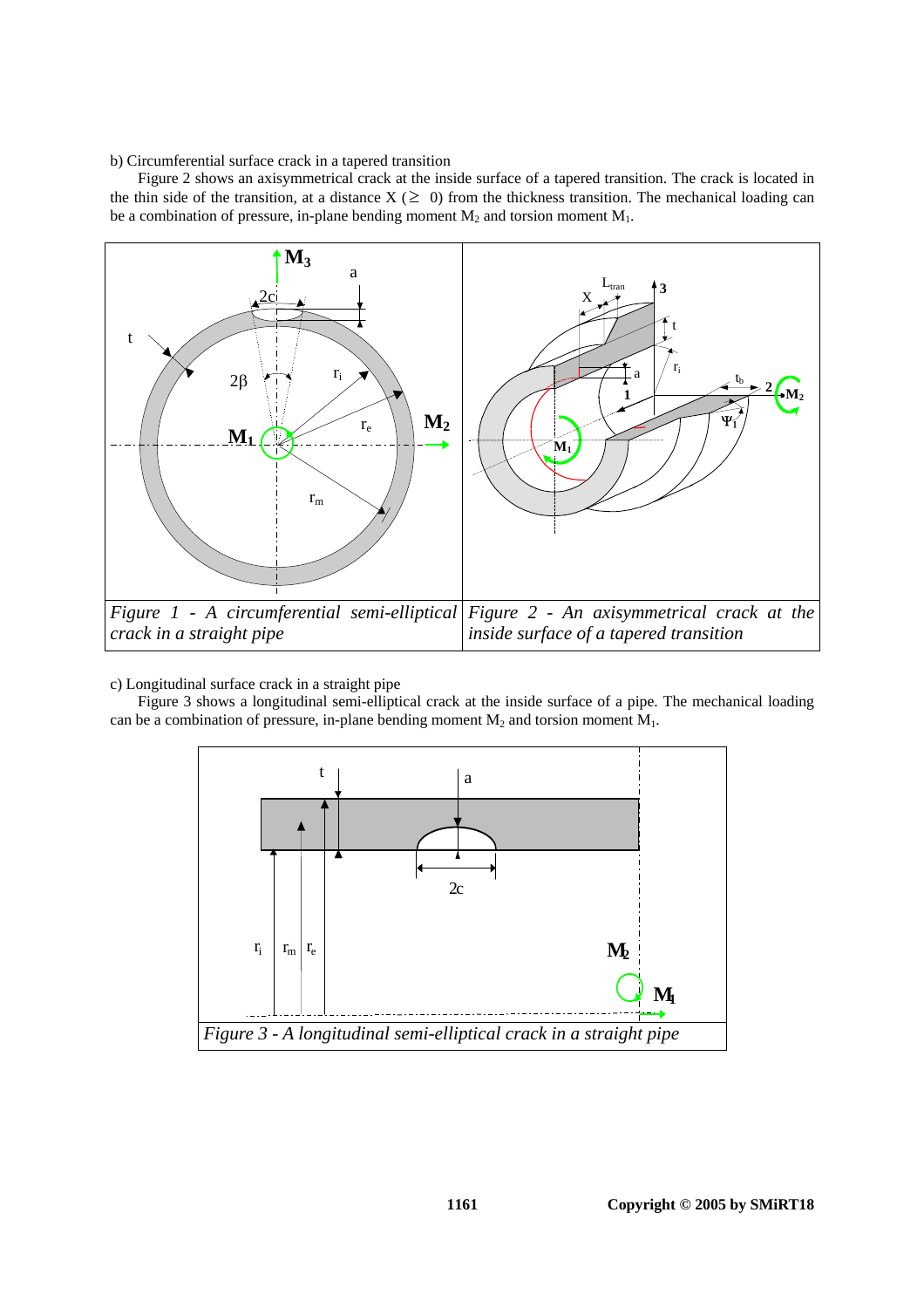d) Longitudinal surface crack at the mid-section of an elbow

Figure 4 shows a longitudinal semi-elliptical crack at the outside surface of an elbow. The crack must be located in the elbow mid-section and in one of these three positions : intrados ( $\varphi = -90^{\circ}$ ), extrados ( $\varphi = 90^{\circ}$ ) or crown (φ = 0°). The crack angle β is defined by :  $β = \frac{c}{c}$  $\frac{C}{r_m}$ . The mechanical loading can be a combination of

pressure, in-plane bending moment  $M_2$ , out-of-plane bending moment  $M_3$  and torsion moment  $M_1$ .

The components of moment are those existing in the mid-section of the elbow. They can be calculated from those existing at the elbow end as shown in figure 4 by the relations :

$$
M_1 = M_1^0 \cos\left(\frac{\Psi_c}{2}\right) - M_3^0 \sin\left(\frac{\Psi_c}{2}\right)
$$
  

$$
M_2 = M_2^0
$$
  

$$
M_3 = M_1^0 \sin\left(\frac{\Psi_c}{2}\right) + M_3^0 \cos\left(\frac{\Psi_c}{2}\right)
$$

e) Circumferential surface crack at a pipe-elbow junction

Figure 5 shows a circumferential semi-elliptical crack at the junction between a straight pipe and an elbow.

The crack angle  $\beta$  is defined by :  $\beta = \frac{c}{\alpha}$  $\frac{C}{r_m}$ . The mechanical loading can be a combination of pressure, in-plane

bending moment  $M_2$ , out-of-plane bending moment  $M_3$  and torsion moment  $M_1$ . The components of moment  $M_1$ an  $M_3$  are those existing in the mid-section of the elbow. They can be calculated from those existing at the elbow entrance with the same formulas as for case d).

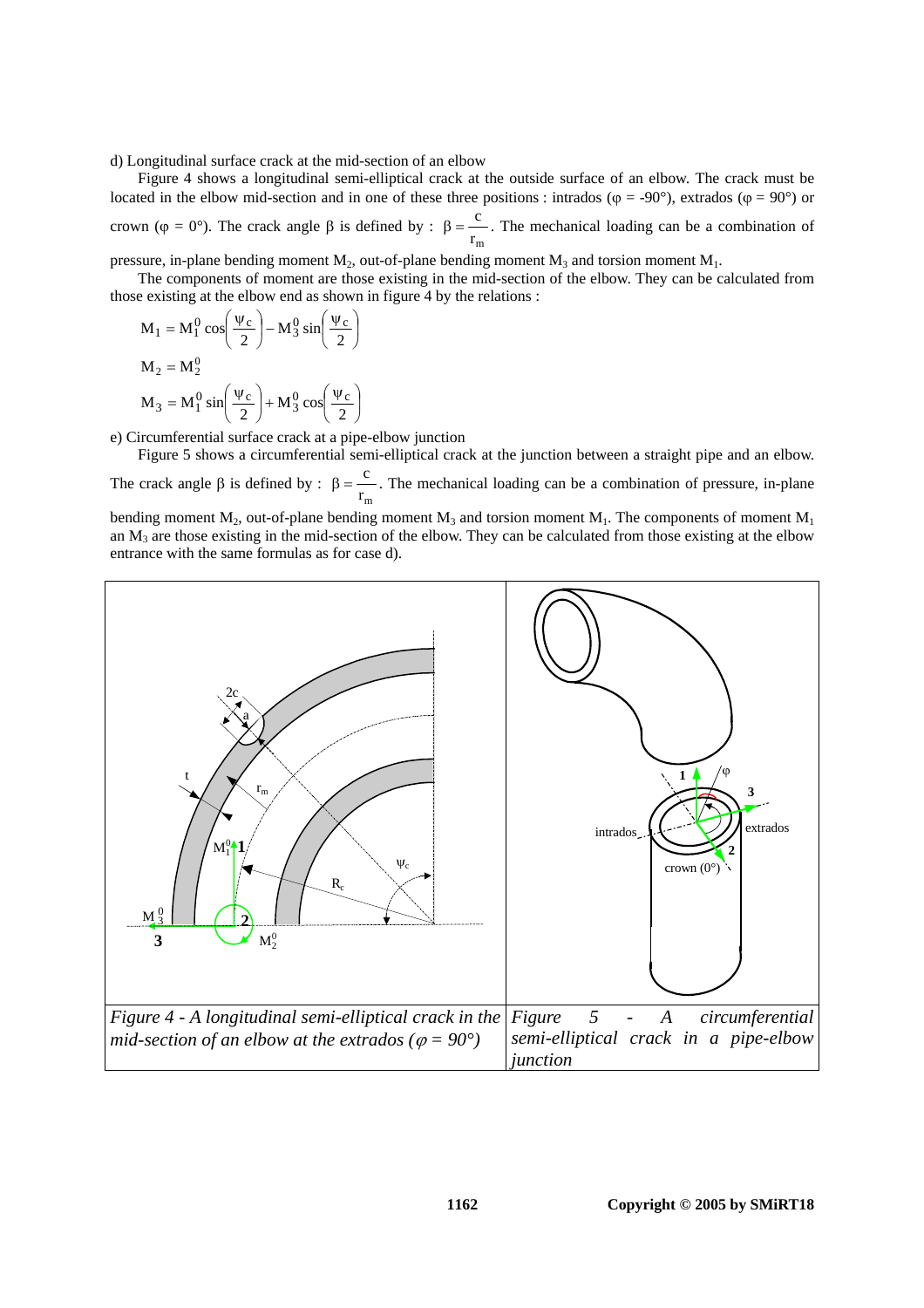# **4. PRESENTATION OF THE J-ESTIMATION SCHEME**

#### **4.1 Background**

CEA, Framatome ANP and EDF have developed a simplified method to calculate the J integral in cracked piping components subjected to mechanical loading. The estimation of the elastic-plastic parameter J (called  $J_s$ ) is based on a plastic correction of the elastic value of J (called  $J_{el}$ ), using the reference stress technique as established by Ainsworth (1984) for the R6 procedure (Milne, 1988) :

$$
J_s = J_{el} \left[ \frac{E \varepsilon_{ref}}{\sigma_{ref}} + \psi \right]
$$
 (1)

where :

• 
$$
J_{el} = \frac{K_1^2}{E^*}
$$
 with  $E^* = \frac{E}{1 - v^2}$ 

- $\sigma_{\rm ref} = L_{\rm r}S_{\rm v}$
- $\varepsilon_{\text{ref}}$  is the strain corresponding to the stress  $\sigma_{\text{ref}} = L_r S_v$  on the true stress true strain curve of the material (same approach as Option 2 of the R6 rule)
- $\psi$  is the plastic zone correction.

The reference stress,  $\sigma_{\text{ref}}$ , can be determined by two options named respectively "Modified Limit Load option" (CLC) and "Elastic-Plastic Stress option" (CEP).

Equations for cases a) to d) have already been fully presented in previous papers (Lacire, 2001, Lacire, 2002, Le Delliou, 2003) and will not be recalled here. Only case e) will be presented hereafter for both options.

#### **4.2 CEP option for a circumferential surface crack at a pipe-elbow junction**

Since plasticity can cause redistribution of elastic stresses, two equivalent elastic and plastic stresses, named respectively  $\sigma_{\text{eqel}}$  and  $\sigma_{\text{eqpl}}$ , are determined from the stress components in the elbow wall :

$$
\left[\sigma_{\text{eqel}}\right]^2 = \left[s_{1\text{m}}\right]^2 + \sigma_{2\text{m}}^2 - s_{1\text{m}}\sigma_{2\text{m}} + 4\sigma_{12}^2\tag{2}
$$

$$
\left[\sigma_{\text{eqpl}}\right]^2 = s_{1m}^2 + \sigma_{2m}^2 - s_{1m}\sigma_{2m} + 4\sigma_{12}^2\tag{3}
$$

where :

- $s_{lm} = \sigma_{lm} + \frac{g}{f_{pl}} \sigma_{gb}$  is the plastic total axial membrane stress,
- $s'_{\text{lm}} = 1.5 * \sigma_{\text{lm}} + \frac{1}{f_{\text{el}}} \sigma_{\text{gb}}$  is the elastic total axial membrane stress,
- $\sigma_{1m}$  and  $\sigma_{2m}$  are respectively the axial and circumferential membrane stresses due to the pressure,
- $\sigma_{\rm ob}$  is the axial membrane stress due to the bending moment,
- $\sigma_{12}$  is the shear stress due to the torsion moment,
- g is a coefficient taking into account the effect of plasticity,
- $f_{el}$  and  $f_{pl}$  are coefficients taking into account the presence of the crack

The expressions used to calculate the stress components  $\sigma_{lm}$ ,  $\sigma_{2m}$ ,  $\sigma_{gb}$  and  $\sigma_{12}$  from the loads P,  $M_1^0$ ,  $M_2^0$ and  $M_3^0$ , as well as the expressions of the coefficients g,  $f_{el}$  and  $f_{pl}$  are given in Tables 1 and 2, depending on the crack shape (semi-elliptical or axisymmetrical) and location (inner or outer surface). It should be noted that the moments have to be taken in the pipe-elbow junction.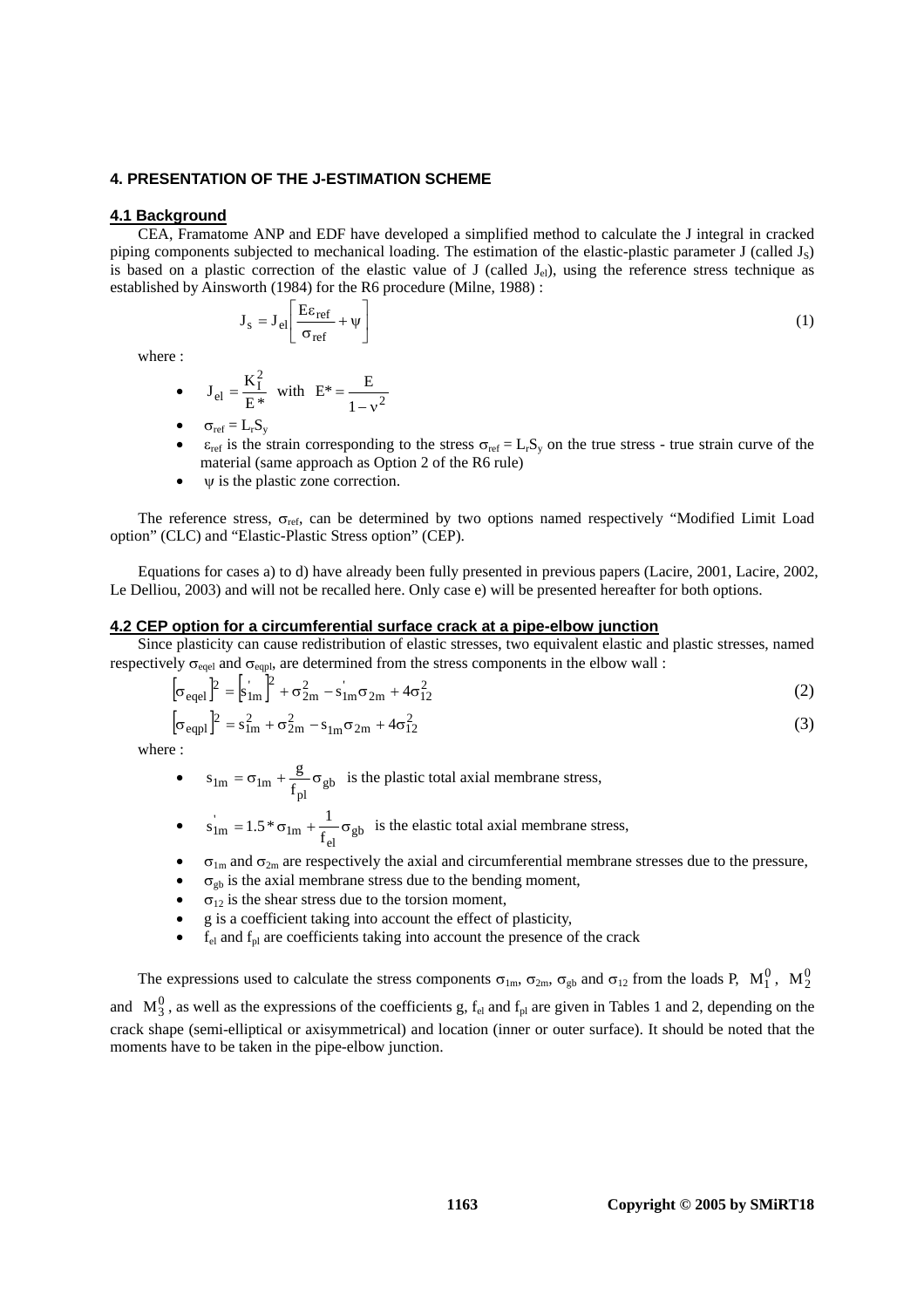The reference stress  $\sigma_{ref}$  is deduced from these elastic and plastic equivalent stresses. Its corresponds, on the material stress-strain curve, to the strain  $\varepsilon_{ref}$  expressed by the following relation, as illustrated on figure 6 :

 $\varepsilon_{\text{ref}} = \varepsilon_{\text{el}} \big( \sigma_{\text{eqel}} \big) + \varepsilon_{\text{pl}} \big( \sigma_{\text{eqpl}} \big)$ 

where :

- $\varepsilon_{el} = \sigma_{eqel}/E$  is the <u>elastic</u> strain associated to  $\sigma_{eqel}$ ,
- $\varepsilon_{\text{pl}}$  is the plastic strain associated to  $\sigma_{\text{eqpl}}$ .

Finally, an estimate of the elastic-plastic J-integral is obtained from equation (1) doing  $\psi = 0$  (no plastic zone correction).

Additional information can be found in (Marie, 2003).



#### **4.3 CLC option for a circumferential surface crack at a pipe-elbow junction**

For this case, the equation used to calculate  $L_r$  for a pressure combined with the moments  $M_1$  (torsion),  $M_2$  $(in-plane)$  and  $M_3$  (out of-plane) is :

$$
L_{r} = \sqrt{\left[\gamma^{2} \frac{m}{q_{m}\mu_{em}\mu_{t}}\right]^{2} + \left[\frac{pC_{1c}}{\mu_{ep}}\right]^{2} + \left[\frac{m_{1}}{q_{n}\mu_{en}}\right]^{2} + \left(1 - \gamma^{2}\left(\frac{m}{q_{m}\mu_{em}\mu_{t}}\right)\right]^{2}}
$$
(4)

E

where  $p, m_1$ , and m are non-dimensional loading :

$$
p = \frac{\sqrt{3}}{2} \frac{Pr_m}{tS_y} \qquad m_1 = \frac{\sqrt{3}}{2} \frac{M_1}{\pi r_m^2 tS_y} \qquad m = \frac{\sqrt{\left(\frac{M_2}{\mu_{g2}}\right)^2 + \left(\frac{M_3}{\mu_{g3}}\right)^2}}{4r_m^2 tS_y}
$$
(5)

and  $q_m$ ,  $q_n$ ,  $\mu_{em}$ ,  $\mu_{en}$ ,  $\mu_{ep}$ ,  $\mu_t$ ,  $C_{1c}$ ,  $\gamma$ ,  $\mu_{g2}$  and  $\mu_{g3}$  are coefficients depending only on geometrical parameters. These coefficients are given in Table 3. The moments  $M_1$ ,  $M_2$  and  $M_3$  have to be taken in the elbow mid-section.

When there exists a bending moment  $(m > 0)$ , a correction is requested to avoid non-conservative results at the onset of plastification (L<sub>r</sub> < 1). This correction needs the calculation of the parameter  $L_r^*$ :

$$
L_{r}^{*} = \sqrt{\gamma^{4} m^{*2} + m_{1}^{2} + p^{2}} + (1 - \gamma^{2}) m^{*} \quad \text{where} \quad m^{*} = 0.28(1 + \lambda) q_{m} \sqrt{1 - \left(\frac{m_{1}}{q_{n}}\right)^{2} - p^{2}}
$$
(6)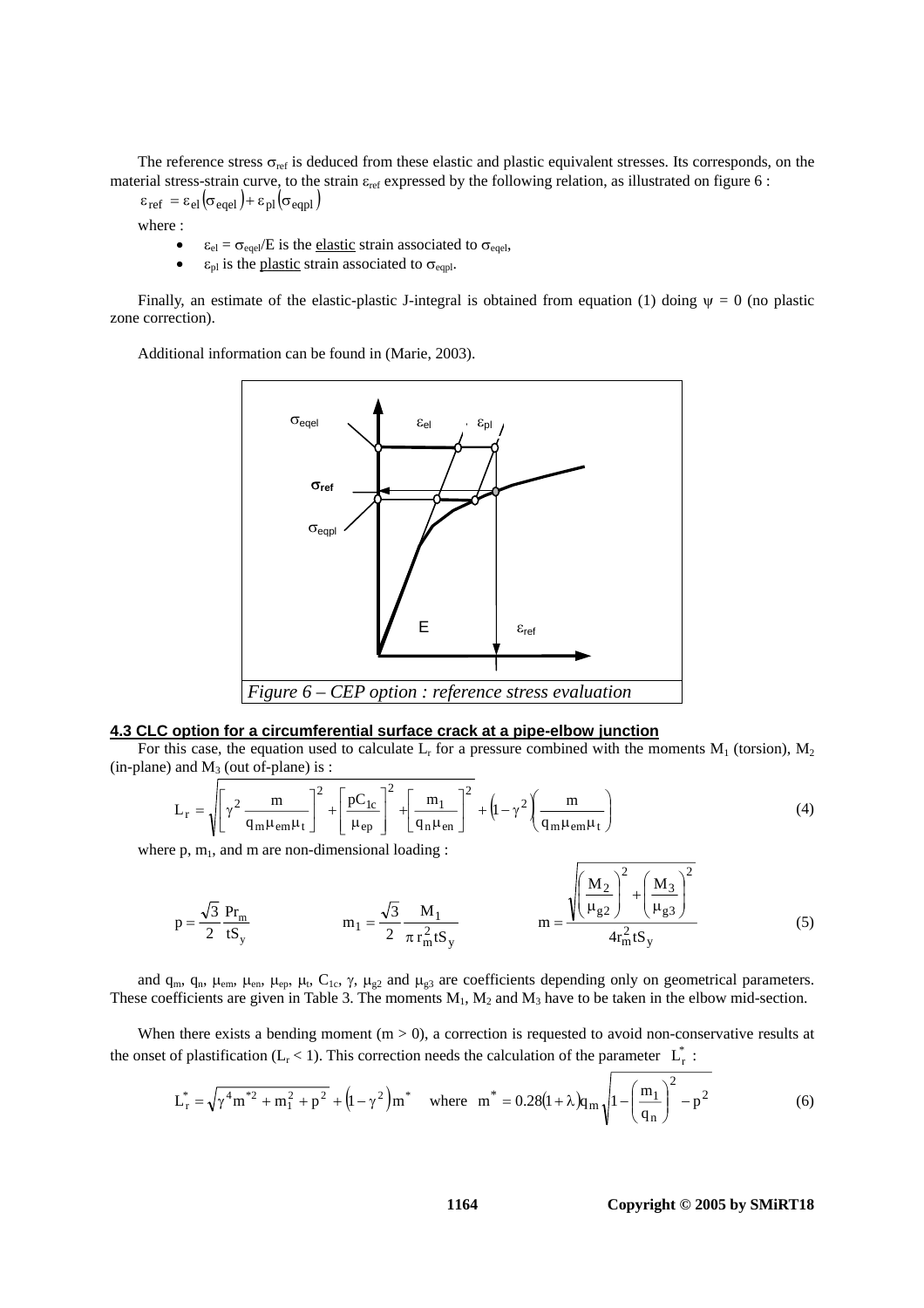Then  $K_r$  is calculated from  $L_r$  by :

$$
K_r = \left[\frac{E\varepsilon_{ref}}{L_r S_y} + \frac{1}{2} \frac{L_r^2}{L_r^2 + 1}\right]^{-\frac{1}{2}}
$$
(7)

where  $\varepsilon_{ref}$  is the strain corresponding to the stress  $\sigma_{ref} = L_r S_v$  on the true stress - true strain curve of the material (same approach as Option 2 of the R6 rule).

When m > 0 and  $L_r^* < L_r < 1$  a corrected value of  $K_r$  is calculated by a linear interpolation between  $K_r(L_r^*)$  and  $K_r(L_r = 1)$ :

$$
K_{r} = K_{r}(L_{r}^{*}) + \frac{K_{r}(L_{r} = 1) - K_{r}(L_{r}^{*})}{1 - L_{r}^{*}}(L_{r} - L_{r}^{*})
$$
\n(8)

Figure 7 shows the principle of the correction :



Finally, an estimate of the elastic-plastic J-integral is obtained by :

 $J = -$ K e  $=\frac{e}{K_f^2}$  where J<sub>e</sub> is the elastic value of J

Additional information can be found in (Michel, 2003).

# **5. DESCRIPTION OF THE VALIDATION PROGRAM**

#### **5.1 Finite element database**

A set of elastic-plastic calculations on configurations representative of nuclear power plant piping has been established and constitutes the reference database used to develop and validate the analytical method. About 200 FE calculations of J performed by CEA and EDF using 2 FE codes (CASTEM2000 from the CEA and Code\_Aster from EDF) are available for the configuration (case e) presented in this paper.

To elaborate a comprehensive finite element database, including semi-elliptical and axisymmetrical defects, the following parameters were investigated :

- relative pipe wall thickness (t/ $r_m = 1/5$  or 1/10),
- elbow parameter ( $0.2 \le \lambda \le 0.8$ ),
- elbow angle ( $45^{\circ} \leq \psi_c \leq 180^{\circ}$ )
- crack location (inside or outside surface),
- crack azimut (angle  $\varphi$ ),
- relative crack depth  $(a/t = 1/8; 1/4; 1/2)$ ,
- crack aspect ratio ( $a/c = 1/3$  for most cases),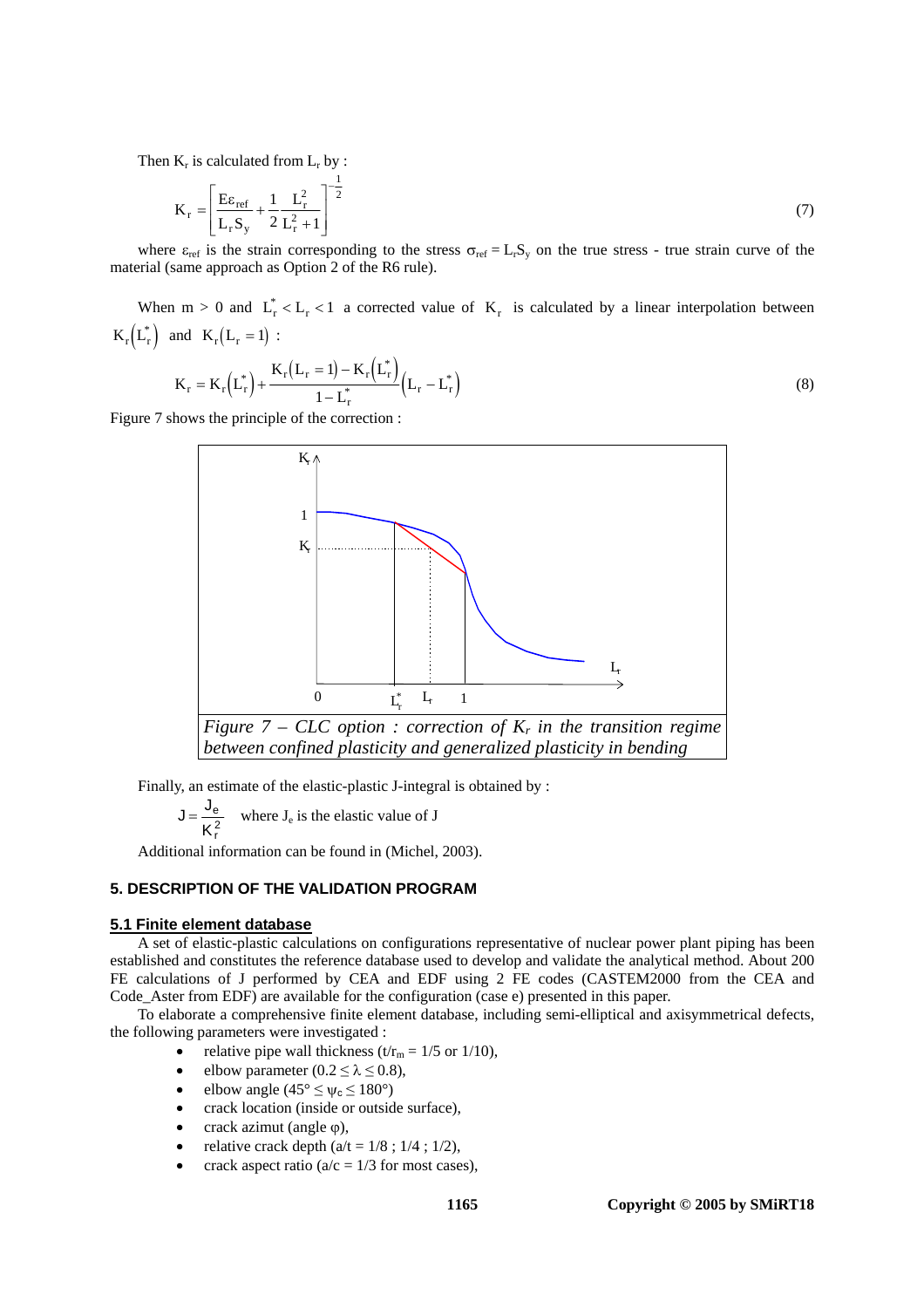tensile curve (Ramberg-Osgood fit with  $n = 6$  or 8, 316 stainless steel, carbon steel with a plateau). The Ramberg-Osgood fit uses the equation :

$$
\epsilon = \frac{\sigma}{E} \left[ 1 + \alpha \left( \frac{\sigma}{\sigma_0} \right)^{n-1} \right] \text{ with } E = 174700 \text{ MPa, } \alpha = 1 \text{ and } \sigma_0 = 163 \text{ MPa,}
$$

type of loading.

# **5.1 Application of the method on examples**

Three examples of application are presented here, whose characteristics are given in Table 4. The stress-strain curve used is the Ramberg-Osgood one described previously, with  $n = 6$ . In the FE calculation with combined loading (pressure and moments), the pressure is applied first, then it is held constant and the moments are applied proportionally. For the application of the analytical method, the elastic value of J comes from the FE calculation, in order to avoid inaccuracies due to the analytical evaluation of J<sub>el</sub>. To characterize the overall load level due to combined loading, a parameter called  $L_{r,nom}$  is defined by the formula :

$$
L_{r\_nom} = \sqrt{m^2 + [pC_{1c}]^2 + [m_1]^2}
$$
\n(9)

where  $p$ ,  $m_1$ , and  $m$  are non-dimensional loading defined by equation (5).

For the three examples, Fig. 8, 10 and 12 show the evolution of J at the deepest point of the crack as a function of  $L_{r,nom}$ , whereas Fig. 9, 11 and 13 show the evolution of the relative difference on J between the estimate  $J_s$  and the FE result ( $J_{EF}$ ). This difference was calculated by the formula :

$$
Diff_{-}J(\%) = 100 \frac{J_{s} - J_{EF}}{J_{EF}}
$$
 (10)

This type of analysis was conducted on the whole database, in order to determine an overall trend on the accuracy of the analytical method. The under-conservatisms are limited to 20 % but the over-conservatisms can be high (more than 100 % for high levels of loading).

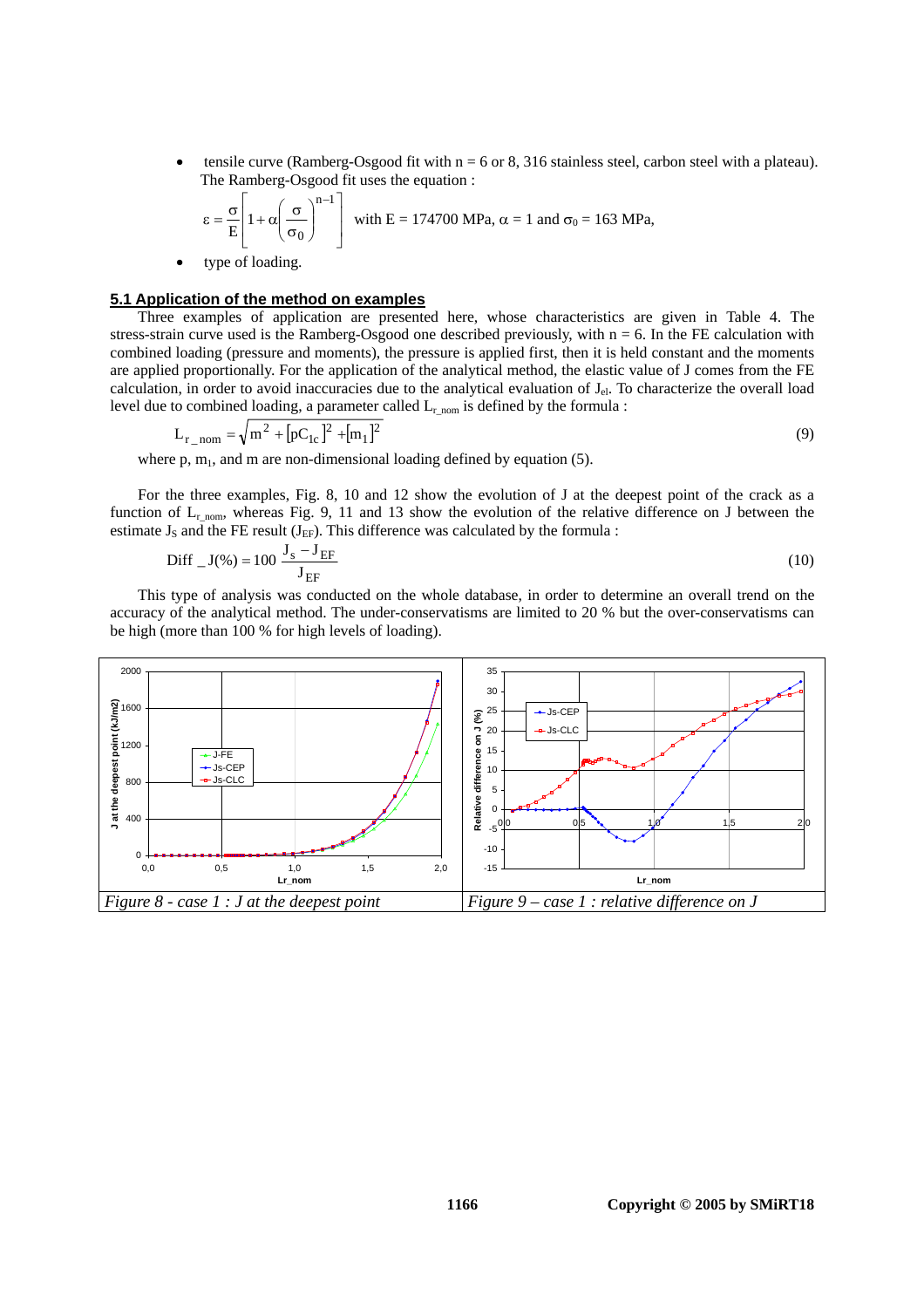



### **6. APPLICABILITY DOMAIN**

For the configuration presented in this paper (pipe-to elbow junction), the CLC and CEP options are applicable to elbows with  $r_m / t \ge 3$ ,  $0.2 \le \lambda \le 1$  and  $45^{\circ} \le \psi_c \le 180^{\circ}$ . Regarding the crack size and shape, the conditions are as follows :

 $-$  if  $\frac{1}{3} \leq \frac{a}{c} \leq 1$  then  $\frac{a}{t} \leq \frac{1}{2}$ 2 - if  $0 \le \frac{a}{c} \le \frac{1}{3}$  then  $\frac{a}{t} \le \frac{1}{4}$ 4

### **7. CONCLUSIONS**

The RSE-M Code provides rules and requirements for in-service inspection of French Pressurized Water Reactor power plant components. Its scope is close to the scope of Division 1 in Section XI of ASME.

Appendix 5.4 of the Code gives non mandatory guidance for analytical evaluation of flaws, i.e. fracture mechanics analyses based on simplified methods, including evaluation of elastic stresses, stress intensity factors and the J-integral.

J-estimation schemes have been developed to calculate the J integral in a pipe or an elbow containing a surface crack, submitted to mechanical or thermal loading :

- circumferential crack in a straight pipe (included in the 2000 Addenda) or a tapered transition,
- longitudinal crack in a straight pipe,
- circumferential crack at the junction between a straight pipe and an elbow,
- longitudinal crack in the mid-section of an elbow.

These methods will be included in the next Code Addenda, to appear in 2005.

In this paper, the case of a circumferential crack at a pipe-to elbow junction submitted to mechanical loading was developed. An outline of the validation work was shown and the range of application was specified.

**Copyright © 2005 by SMiRT18**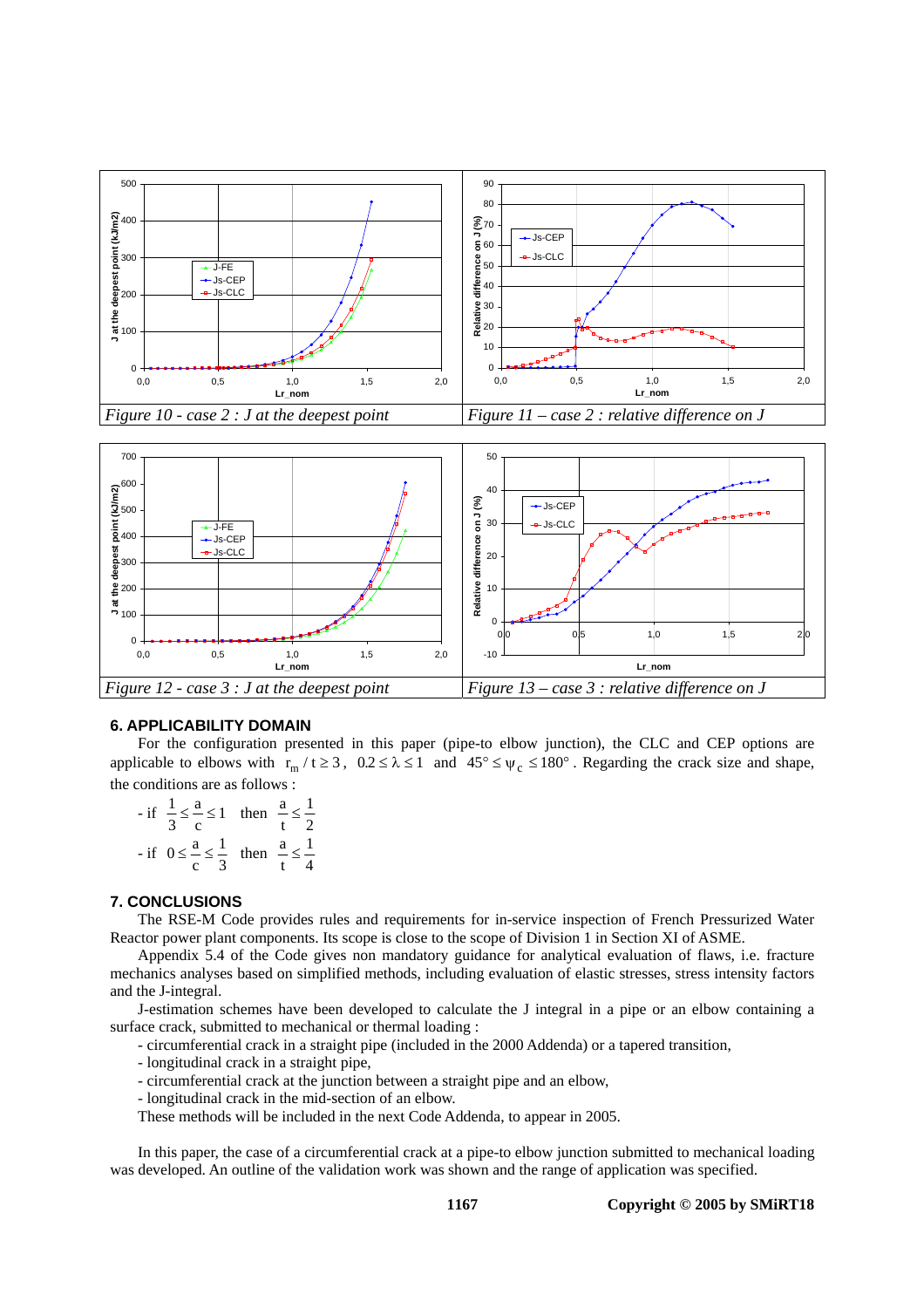Work is on-going on the development of a J-estimation scheme for cracks in welds, to take benefit of the mismatch between the tensile properties of the weld material and those of the base material.

#### **REFERENCES**

Ainsworth, R.A., 1984, "The assessment of defects in structures of strain hardening material", *Engng Fracture Mech.*, Vol. 19, pp. 633-642

ASME Boiler & Pressure Vessel Code, Section XI, Division 1, 1998

Faidy, C., 2000, "RSE-M. A general presentation of the French codified flaw evaluation procedure", *Int. J. of Press. Vessels and Piping*, Vol. 77, pp. 919-927

Lacire, M.H., et al., 2001, "J evaluation by simplified method for cracked pipes under mechanical loading", Proc. ICONE 9 Conference, paper #370

Lacire, M.H., et al., 2002, "J evaluation by analytical method for cracked elbows under mechanical loading", Proc. ASME PVP Conference, Vol. 443-1, pp. 77-84

Le Delliou, P., et al., 2003, "An overview of J estimation schemes developed for the RSE-M Code", Proc. ICONE 11 Conference, paper #36250

Le Delliou, P., et al., 2004, "An overview of flaw assessment methods in the RSE-M Code", Proc. ASME PVP Conference, Vol. 481, pp. 77-86

Marie, S., and Kayser, Y., 2003, "An analytical method to evaluate J values in elbows submitted to mechanical loading", Proc. ASME PVP Conference, Vol. 461, pp. 37-44

Michel, B., et al., 2003, "Recent advances for J simplified assessment in RSE-M Code", Proc. ASME PVP Conference, Vol. 461, pp. 29-36

Milne, I., et al., 1988, "Assessment of the Integrity of Structures Containing Defects", *Int. J. of Press. Vessels and Piping*, Vol. 32, pp. 3-104

RSE-M Code, 1997 Edition and 2000 Addenda, "Rules for In-service Inspection of Nuclear Power Plant Components", AFCEN, Paris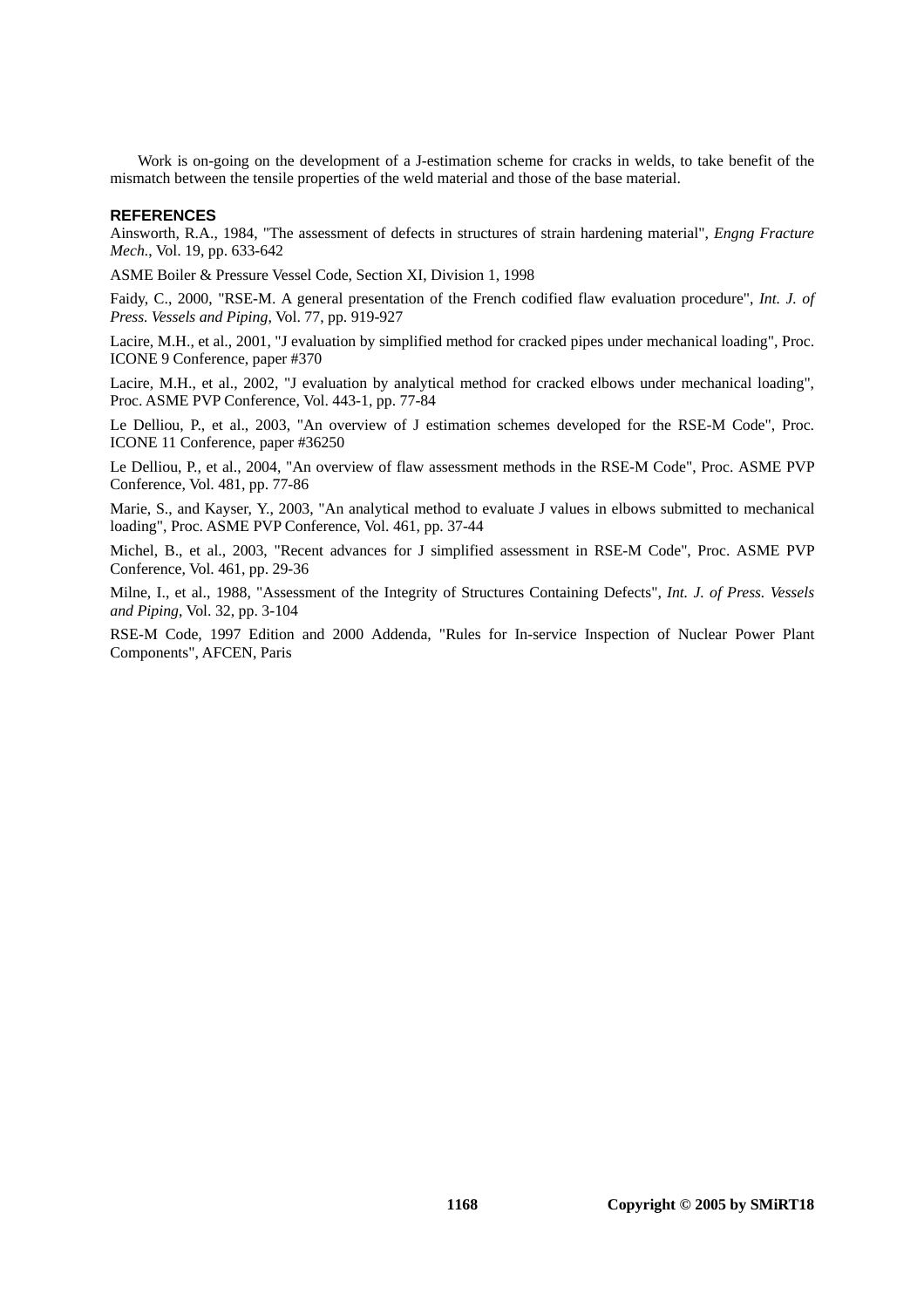| Stress component           | Semi-elliptical                                                                                                                                                                                                                                | Axisymmetrical                                                                                                        |  |  |  |
|----------------------------|------------------------------------------------------------------------------------------------------------------------------------------------------------------------------------------------------------------------------------------------|-----------------------------------------------------------------------------------------------------------------------|--|--|--|
| or coefficient             | inner surface crack                                                                                                                                                                                                                            | inner surface crack                                                                                                   |  |  |  |
| $\sigma_{1m}$              | $\frac{\Pr_{\text{m}}}{2t} \cdot \frac{t}{t(\omega)} \cdot \frac{1}{\alpha_{\text{n}}} \cdot \left(1 + \frac{1}{z}\right)$<br>where $q_p = \left(1 - \frac{a}{t(\varphi)}\right) + \frac{a}{t(\varphi)} \cdot \frac{1}{1 + \frac{c}{\varphi}}$ | $\frac{Pr_{m}}{2t} \cdot \frac{t}{t(\varphi)} \cdot \frac{1}{q_{n}}$<br>where $q_p = \left(1 - \frac{a}{t(p)}\right)$ |  |  |  |
|                            | and $z = 1 + \frac{Pr_m}{2t(\varphi)} \cdot \frac{2\pi r_m^2 t}{ M_1^0 }$                                                                                                                                                                      |                                                                                                                       |  |  |  |
| $\sigma_{2m}$              | $\frac{\Pr_{m}}{t} \cdot \frac{t}{t(n)} \cdot \frac{C_{1c}^{*}}{a}$                                                                                                                                                                            | $\frac{\Pr_{\text{m}}}{t} \cdot \frac{t}{t(\varphi)} \cdot \frac{C_{1c}}{q_{n}}$                                      |  |  |  |
|                            | where $C_{1c}^{*} = \frac{(1.85R_c + 1.35r_m \sin \varphi)}{2(R_c + r_m \sin \varphi)}$                                                                                                                                                        | where $C_{1c}^{*} = 1.085 \frac{(1.85R_c - 1.35r_m)}{2(R_c - r_m)}$                                                   |  |  |  |
|                            | If y <0: $\sqrt{(M_2^0)^2 + (M_3^0)^2} \cdot \frac{1}{\mu_2} \cdot (1 - 0.23y - 0.0176y^2)$                                                                                                                                                    |                                                                                                                       |  |  |  |
|                            | If y >0: $\sqrt{(M_2^0)^2 + (M_3^0)^2} \cdot \frac{1}{M} \cdot (1 - 0.32y - 0.12y^2)$                                                                                                                                                          |                                                                                                                       |  |  |  |
| $\sigma_{\text{gb}}$       | where $y = \frac{- M_1^0 }{ M_1^0  +  M_2^0 } \cdot SGN\left(\frac{M_1^0}{M_3^0}\right)$                                                                                                                                                       |                                                                                                                       |  |  |  |
|                            | If $\lambda \ge 0.5$ : $\mu_g = \text{Min}\left(0.8\lambda^{0.6} ; 1\right) \text{Min}\left(1 ; 1.075 - 0.15 \frac{\Psi_c}{\pi}\right)$                                                                                                        |                                                                                                                       |  |  |  |
|                            | If $\lambda < 0.5$ : $\mu_{g} = 0.905\lambda^{0.78}$ Min $\left(1; 1.075 - 0.15\frac{\Psi_{c}}{\pi}\right)$                                                                                                                                    |                                                                                                                       |  |  |  |
| $\sigma_{12}$              | $\frac{M_1^0}{2\pi r_m^2 t} \cdot \frac{1}{q_p} \cdot \frac{1}{0.8}$                                                                                                                                                                           |                                                                                                                       |  |  |  |
|                            | If $y < 0$ :<br>$\left[\cos\left(\frac{\beta}{2}\frac{a}{t}\right)-\frac{a}{2t}\sin\beta\right]\frac{1}{k}\left[1+0.23y-0.0176y^2\right]\left[\left[1-\frac{a}{t}\right]\frac{1}{k}\left[1+0.23y-0.0176y^2\right]\right]$                      | If $y < 0$ :                                                                                                          |  |  |  |
| $\mathbf{f}_{\mathrm{el}}$ | If $y > 0$ :<br>$\left[\cos\left(\frac{\beta}{2}\frac{a}{t}\right)-\frac{a}{2t}\sin\beta\right]\frac{1}{k}\left[1-0.32y-0.12y^2\right]$ $\left[\left[1-\frac{a}{t}\right]\frac{1}{k}\left[1-0.32y-0.12y^2\right]\right]$                       | If $y > 0$ :                                                                                                          |  |  |  |
|                            | where $\beta = \frac{c}{r_i}$<br>$k = Min \left[ 1; \left( -0.378 \lambda^2 + 0.986 \lambda + 0.446 \right) \right]$                                                                                                                           | where<br>$k = Min \left[ 1; \left( -0.378 \lambda^2 + 0.986 \lambda + 0.446 \right) \right]$                          |  |  |  |
| f <sub>pl</sub>            | $\cos\left(\frac{\beta}{2}\frac{a}{t}\right) - \frac{a}{2t}\sin\beta\left \frac{1}{k}\right $                                                                                                                                                  | $1-\frac{a}{t}\left \frac{1}{k}\right $                                                                               |  |  |  |
| g                          |                                                                                                                                                                                                                                                |                                                                                                                       |  |  |  |

*Table 1 - Circumferential inner surface crack at a pipe-elbow junction. Coefficients for the CEP option.*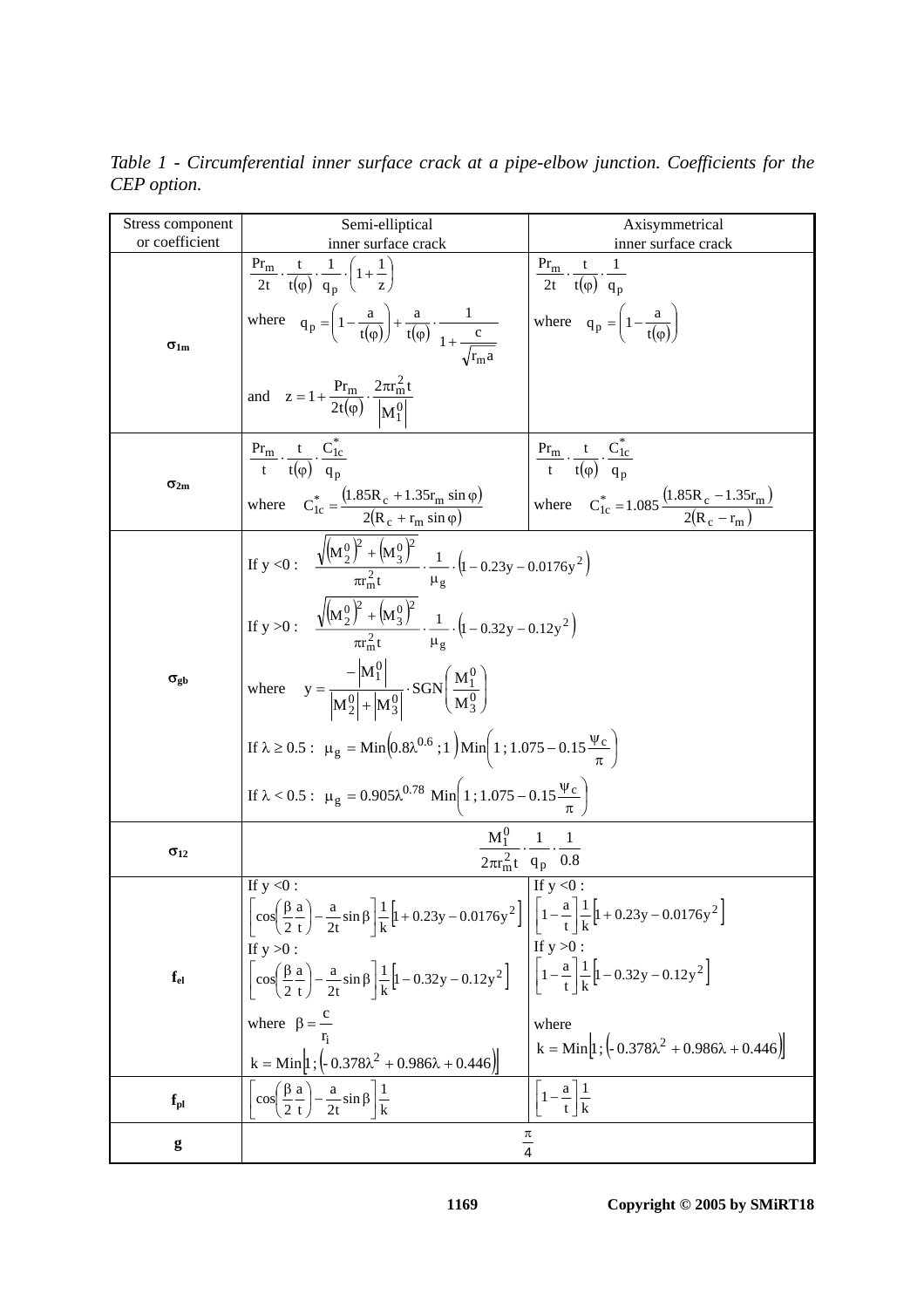| Stress component           | Semi-elliptical<br>Axisymmetrical                                                                                                                                                 |                                                                                                   |  |  |  |  |
|----------------------------|-----------------------------------------------------------------------------------------------------------------------------------------------------------------------------------|---------------------------------------------------------------------------------------------------|--|--|--|--|
| or coefficient             | outer surface crack                                                                                                                                                               | outer surface crack                                                                               |  |  |  |  |
|                            | $\frac{\Pr_{\rm m}}{2t} \cdot \frac{t}{t(\varphi)} \cdot \frac{1}{q_{\rm n}} \cdot \frac{1}{0.95}$                                                                                |                                                                                                   |  |  |  |  |
|                            |                                                                                                                                                                                   | $\frac{\Pr_{\rm m}}{2t} \cdot \frac{t}{t(\varphi)} \cdot \frac{1}{q_{\rm n}}$                     |  |  |  |  |
| $\sigma_{1m}$              | where $q_p = \left(1 - \frac{a}{t(\varphi)}\right) + \frac{a}{t(\varphi)} \cdot \frac{1}{1 + \frac{c}{\sqrt{c}}}}$                                                                | where $q_p = \left(1 - \frac{a}{t(n)}\right)$                                                     |  |  |  |  |
|                            |                                                                                                                                                                                   |                                                                                                   |  |  |  |  |
|                            | $\frac{\Pr_{m}}{t} \cdot \frac{t}{t(\varphi)} \cdot \frac{C_{1c}^{*}}{a_{n}} \cdot \frac{1}{0.95}$                                                                                | $\frac{Pr_{m}}{t} \cdot \frac{t}{t(\varphi)} \cdot \frac{C_{1c}^{*}}{q_{n}} \cdot \frac{1}{0.95}$ |  |  |  |  |
| $\sigma_{2m}$              |                                                                                                                                                                                   |                                                                                                   |  |  |  |  |
|                            | where $C_{1c}^{*} = \frac{(1.85R_{c} + 1.35r_{m} \sin \varphi)}{2(R_{c} + r_{m} \sin \varphi)}$                                                                                   | where $C_{1c}^{*} = \frac{(1.85R_c - 1.35r_m)}{2(R_c - r_m)}$                                     |  |  |  |  |
|                            |                                                                                                                                                                                   |                                                                                                   |  |  |  |  |
|                            | If y <0: $\frac{\sqrt{(M_2^0)^2 + (M_3^0)^2}}{\pi r^2 t} \cdot \frac{1}{\mu_2} \cdot (1 - 0.3y - 0.1y^2)$                                                                         |                                                                                                   |  |  |  |  |
| $\sigma_{\rm gb}$          |                                                                                                                                                                                   |                                                                                                   |  |  |  |  |
|                            | If y >0: $\frac{\sqrt{(M_2^0)^2 + (M_3^0)^2}}{\pi r^2 t} \cdot \frac{1}{\mu_r} \cdot (1 + \text{Max}[-0.25y - 0.6y^2; -0.37])$                                                    |                                                                                                   |  |  |  |  |
|                            |                                                                                                                                                                                   |                                                                                                   |  |  |  |  |
|                            | where $y = \frac{- M_1^0 }{ M_2^0  +  M_3^0 } \cdot SGN\left(\frac{M_1^0}{M_3^0}\right)$                                                                                          |                                                                                                   |  |  |  |  |
|                            | and $\mu_g = \text{Min}\left(0.8\lambda^{0.6} ; 1\right)$                                                                                                                         |                                                                                                   |  |  |  |  |
|                            |                                                                                                                                                                                   |                                                                                                   |  |  |  |  |
| $\sigma_{12}$              | $rac{M_1^0}{2\pi r_m^2 t} \cdot \frac{1}{q_p} \cdot \frac{1}{0.9}$                                                                                                                |                                                                                                   |  |  |  |  |
|                            | $\left  \cos \left( \frac{\beta a}{2 t} \right) - \frac{a}{2 t} \sin \beta \right  \frac{1}{k}$                                                                                   | $\left[\left[1-\frac{a}{t}\right]\frac{1}{k}\right]$                                              |  |  |  |  |
| $\mathbf{f}_{\mathrm{el}}$ |                                                                                                                                                                                   |                                                                                                   |  |  |  |  |
|                            | where $\beta = \frac{c}{r_{0}}$                                                                                                                                                   |                                                                                                   |  |  |  |  |
|                            |                                                                                                                                                                                   | where                                                                                             |  |  |  |  |
|                            | $k = Min \left[ 1; \left( 0.378\lambda^2 + 0.986\lambda + 0.446 \right) \atop \left[ 1 - 0.31 \text{ Max} \left[ 0; \left( \sin(1.74\phi - 1.976) \right)^{1.53} \right] \right]$ | $k = Min[1; -0.378\lambda^2 + 0.986\lambda + 0.446]$                                              |  |  |  |  |
|                            |                                                                                                                                                                                   |                                                                                                   |  |  |  |  |
| $f_{\rm pl}$               | $f_{pl} = f_{el}$                                                                                                                                                                 |                                                                                                   |  |  |  |  |
| g                          | $\frac{\pi}{4}$                                                                                                                                                                   |                                                                                                   |  |  |  |  |

*Table 2 - Circumferential outer surface crack at a pipe-elbow junction. Coefficients for the CEP option.*